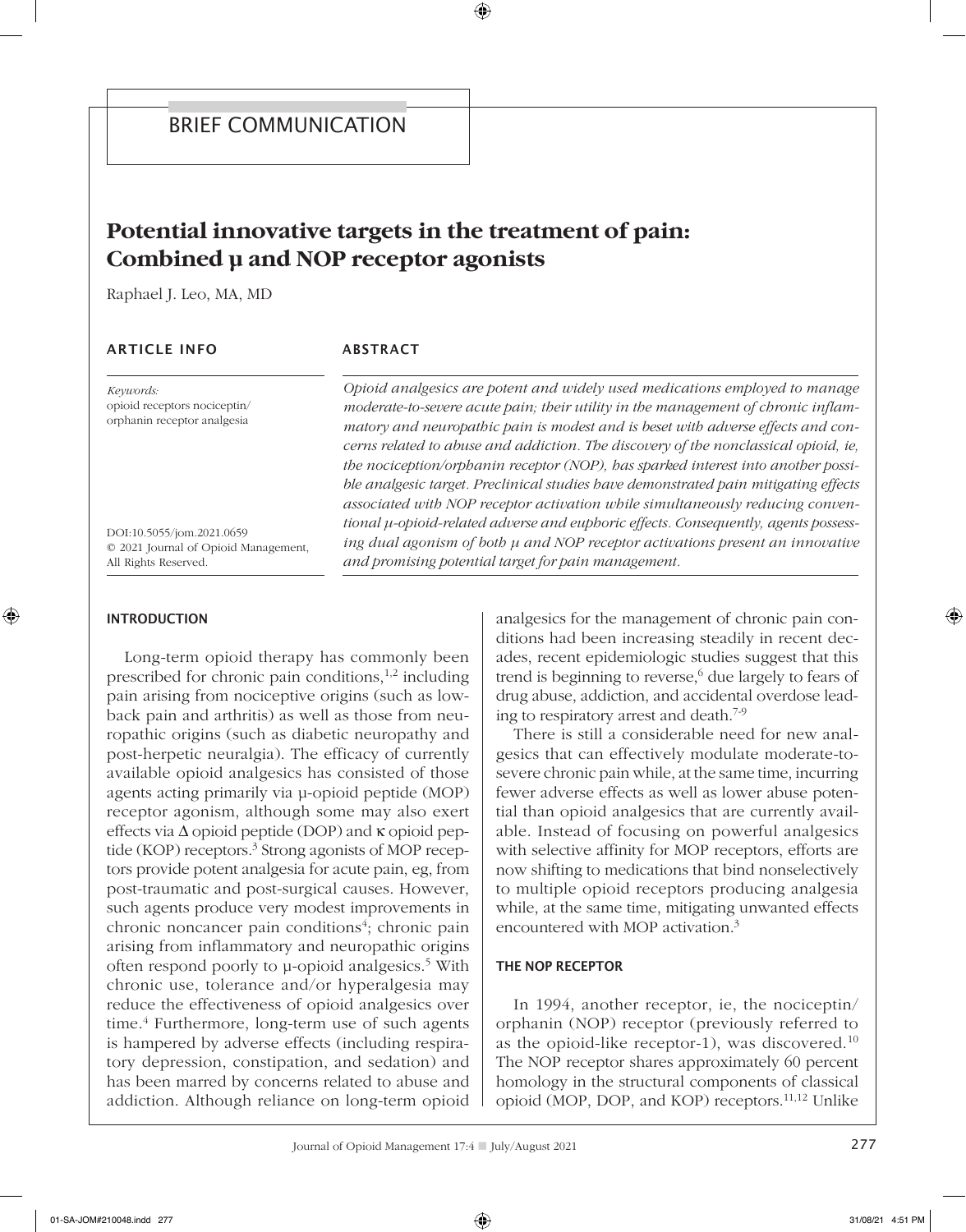classical opioid receptors, the NOP receptor possesses little or no affinity for opioid peptides, eg, β-endorphin and enkephalin, or morphine-like compounds. One year after the identification of the NOP receptor, the natural ligand for NOP receptor was identified. Referred to as the N/OFQ peptide, this 17-amino acid protein shares structural similarities with dynorphin A and other endogenous opioid ligands.<sup>11</sup> Despite the similarities, the  $N/OFO$ peptide has little or no binding affinity for classic opioid receptors, suggesting that N/OFQ peptide-NOP receptor system is pharmacologically unique from classic opioid receptors.<sup>11</sup> When N/OFQ peptide binds to and activates NOP receptors, a number of cellular processes are activated. The activated NOP receptor couples to Gi/o-proteins to inhibit adenylate cyclase, decreasing  $Ca<sup>2+</sup>$  conductance and increasing  $K^+$  conductance, among other intracellular processes.11,12 Once activated, NOP receptors reduce afferent neuronal excitability and thereby modulate neurotransmitter release from axon terminals, including γ-amino butyric acid, glutamate, dopamine, and norepinephrine.

The NOP receptor is abundantly present within the peripheral and central nervous system (CNS). Because of the diverse neuromodulatory effects, N/OFQ binding of the NOP receptor influences an array of physiological functions and behaviors including the hypothalamic-pituitary axis, food intake, motor functioning, as well as cardiovascular and renal functioning.11 NOP effects in peripheral tissues, eg, lymphocytes, influences the release of cytokines and inflammatory mediators.<sup>11</sup>

The NOP receptor is abundantly present within pain processing pathways such as the dorsal root ganglion; spinal dorsal horn; and periaqueductal gray area, thalamus, and rostro-ventral medulla within the brain.12 Therefore, the activation of NOP receptors is likely to influence pain transmission.<sup>13</sup> The NOP and classical opioid receptors are not colocalized on the same neurons, but seem to exert their influences in partly distinct neural pathways.<sup>14</sup>

In addition to being present within pain processing pathways, NOP receptors are also highly expressed throughout the mesocorticolimbic reward circuitry. The activation of the NOP receptor with N/OFQ has dopamine antagonist effects (either directly or indirectly via GABA-ergic inhibition).<sup>15</sup> In this way, the activation of NOP receptors would not elicit reinforcing effects encountered with traditional μ-opioid receptor activation.16

# N/OFQ AND NOP RECEPTOR SYSTEM EFFECTS ON PAIN

Because of the similarity to classic opioid receptors and its extensive presence in pain processing pathways, the identification of the NOP receptor sparked interest into a possible analgesic target to manage pain. Early investigations in preclinical (animal) studies revealed that the N/OFQ–NOP receptor system effects on pain processing are complex and appeared to have species-specific as well as neuroanatomic site-specific differences.13,17 For example, in rodents, it was unveiled that direct supra-spinal application of endogenous N/OFQ in the brain (intracerebralventricular infusion) produced painaugmenting, ie, pronociceptive, effects. However, the application of N/OFQ spinally (intrathecal infusion) or in peripheral (systemically administered) sites produced pain mitigating, ie, antinociceptive, effects. By contrast, in nonhuman primates, the N/ OFQ–NOP binding consistently produced antinociceptive effects in the periphery, spinal relay, and supra-spinal regions.<sup>17</sup>

The combination of N/OFQ with intrathecal morphine produced a dose-dependent enhancement of morphine-induced antinociception,<sup>18</sup> even when combined with a normally inactive dose of morphine.19 These findings suggested that analgesic benefit can be achieved by capitalizing on the mechanisms of NOP and classical opioid receptors simultaneously.

In subsequent years, several agonist and antagonist ligands to the NOP were discovered. These agents exerted no influence at MOP receptors and allowed for clarification of the impact of N/OFQ manipulations in experimental paradigms. Synthetic, nonpeptide agonists of the NOP receptor were capable of producing significant analgesia in primate models of pain.20 In contrast to conventional MOP agonists that lack a robust influence on inflammatory and neuropathic pain conditions, NOP agonists demonstrated efficacy in animal models of inflammatory pain and greater potential for mitigating neuropathic pain.21 Indeed, NOP agonist effects have demonstrated utility in animal models of peripheral receptor sensitization (carrageenan-induced pain), central sensitization (formalin-induced pain), as well as neuropathic pain (spinal nerve ligation).<sup>20,22,23</sup> The pain mitigating effects of the NOP ligands were reversible with the use of NOP antagonists.

The supraspinal pronociceptive effects of the NOP receptor system led investigators to speculate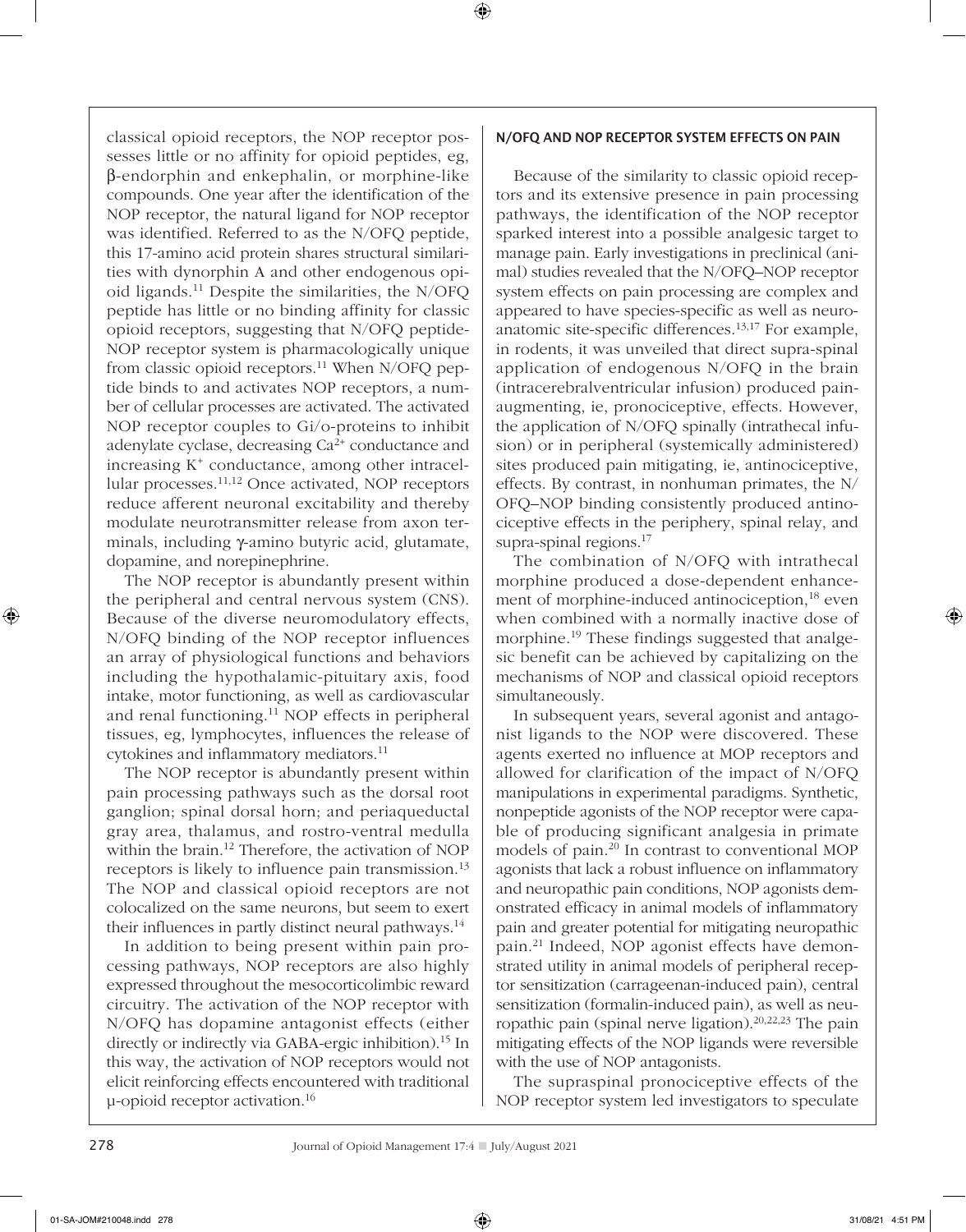that the NOP receptor activation might functionally antagonize other CNS effects of μ-opioid activation, ie, adverse effects such as respiratory depression and even those associated with rewarding effects. Consistent with this hypothesis, it was observed that the combination of N/OFQ and morphine produced analgesia without incurring, or at least ameliorating, adverse effects customarily encountered with morphine use. Furthermore, NOP agonists did not induce side effects encountered with conventional analgesics, including respiratory depression, itching, or motor impairments.12,17,24 When coadministered with opioid analgesics, NOP agonists ameliorated opioid-related side effects.20,25,26 In fact, agents acting on NOP and MOP activation demonstrated a limited respiratory depression (or ceiling effect).22

The reinforcing euphoric and addictive properties of opiates are considered to be related to influences on the mesocorticolimbic system, ie, a dopaminergic pathway projecting from the ventral tegmental area to the nucleus accumbens.<sup>27</sup> Certain endogenous opioid ligands as well as medication with MOP and DOP receptor agonist influences stimulate dopamine release within the nucleus accumbens and thereby mediate rewarding effects. Experimental evidence has demonstrated that the N/OFQ peptide, in contrast to encephalin and endorphin, suppresses dopamine release in the nucleus accumbens in a dose-dependent manner.16,28 It is anticipated that NOP ligands, due to their inhibitory influences on dopamine transmission in that system, would fail to elicit rewarding properties, and, in fact, the activation of NOP receptors has been demonstrated to be devoid of reinforcing effects, and inhibited opioidmediated reward in rodents and non-human primates.24,25,29-32 Additionally, although naloxone administered to morphine-dependent rats precipitated withdrawal signs, the withdrawal signs were inhibited when the animals were administered intraventricular injections of N/OFQ.33

#### DEVELOPMENT OF µ AND NOP MIXED AGONISTS

In light of the aforementioned findings, a search has been undertaken for innovative agents possessing concurrent NOP and MOP activating effects that can provide pain relief without the risks associated with conventional opioid analgesics, ie, respiratory depression, dependence, and withdrawal.<sup>3,32</sup> Several agents are in development, including  $AT-121$ ,  $34$  a buprenorphine derivative, BU-08028,<sup>35</sup> and a naloxone derivative, BU-10038.<sup>36</sup> These agents have been demonstrated in preclinical animal paradigms to exert pain mitigating effects comparable to morphine without incurring common morphine-related adverse effects.17

In 2014, Cebranopadol (GRT6005), another investigational drug, was developed. It is a novel agent that has full agonist activity at MOP and high partial activity at NOP receptors currently in clinical stages of development internationally by Grünenthal, a German pharmaceutical company. Having been investigated in, and based upon the findings of, a number of animal models of acute and chronic pain states, including nociceptive, inflammatory, and neuropathic pain,  $13,22,37-39$  it has undergone initial Phase 2 and Phase 3 trials.

Cebranopadol is formulated as a small immediaterelease tablet for oral use.<sup>40</sup> Its plasma concentration increases gradually after oral administration; peak plasma concentration and effects are appreciable approximately 4-6 hours after ingestion. It has a long half-life of 24 hours, allowing for once-daily dosing.40 The anticipated dose ranges between 200 and 600 μg daily.

Early clinical trials suggest safety and efficacy of Cebranopadol for a variety of pain conditions $40-46$ (Table 1). Many of these investigations were designed to assess the tolerability of Cebranopadol and compare its pain mitigating effects against placebo. Although some studies incorporated conventional agents in some arms of the study,  $41,43,45,46$  the effectiveness of Cebranopadol was never directly compared with those conventional agents.  $41,43,46$ Some studies were limited by brief duration of investigation,  $42,44$  small samples,  $40,45$  and low retention rates.<sup>40,43</sup> Nonetheless, results of these studies suggest that Cebranopadol may be a promising alternative to traditional opioids.

Common treatment-related adverse effects encountered with Cebranopadol included somnolence, fatigue, dizziness, nausea, vomiting, constipation, headache, and sweating. In the clinical trials summarized in the table, the emergence of treatment-related adverse effects appeared to be dose related<sup>41-44</sup> and contributed to trial discontinuation.<sup>43</sup> Additionally, consistent with findings in animal studies, Cebranopadol demonstrated ceiling in respiratory depression in healthy human volunteers.<sup>47</sup> Although these findings are encouraging, assessment of respiratory effects of Cebranopadol at varying doses, and in nonhealthy clinical populations, has as yet to be determined.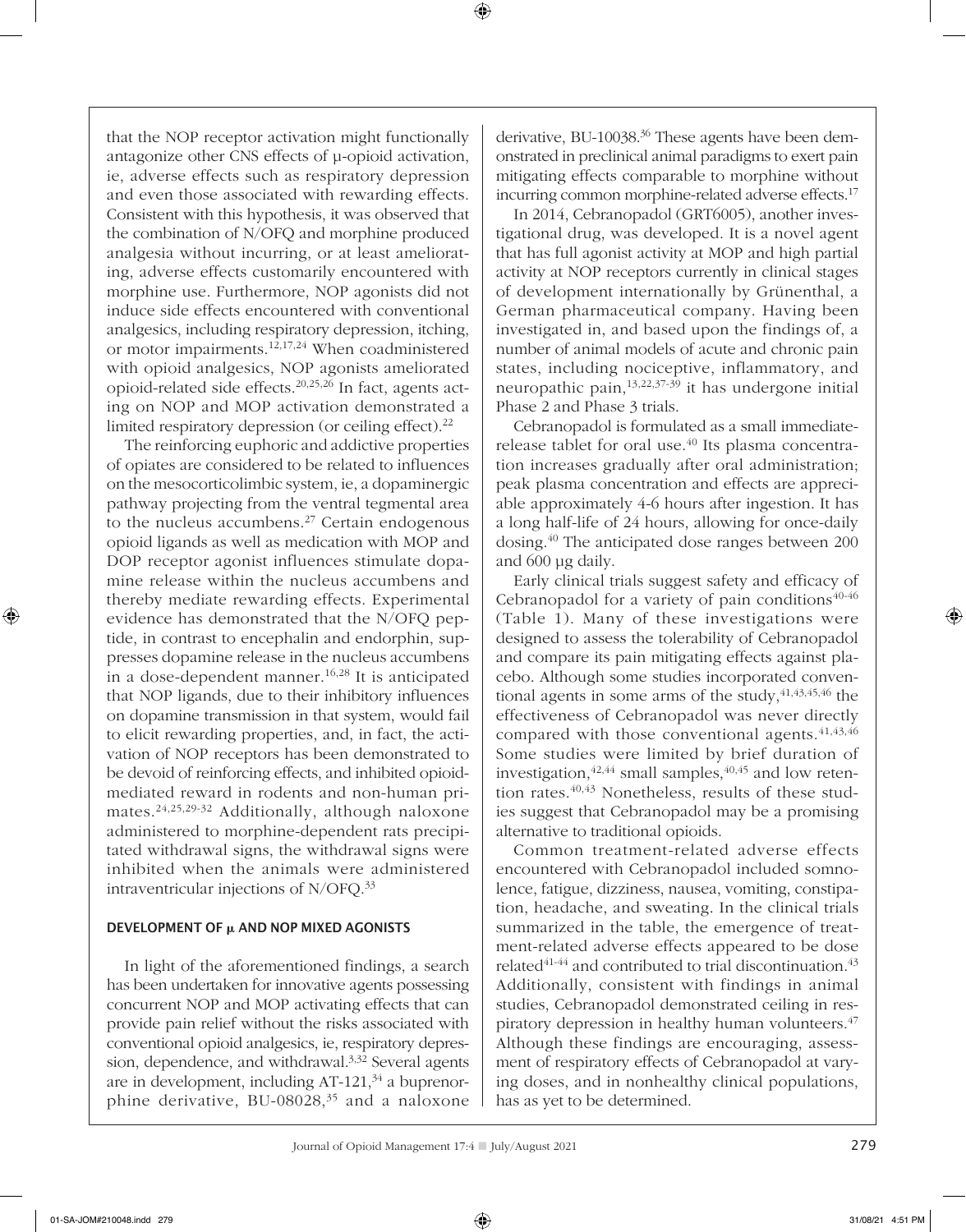| Table 1. Table of Cebranopadol Phase II and Phase III investigations |          |                        |                                                                                         |                                                                                                                                                                                                                                                                                         |  |  |  |
|----------------------------------------------------------------------|----------|------------------------|-----------------------------------------------------------------------------------------|-----------------------------------------------------------------------------------------------------------------------------------------------------------------------------------------------------------------------------------------------------------------------------------------|--|--|--|
| Type of pain                                                         | Phase    | Participants           | Design/comparators                                                                      | Primary outcome/results                                                                                                                                                                                                                                                                 |  |  |  |
| Acute post-<br>bunionectomy<br>pain <sup>41</sup>                    | Шa       | Enrolled = $684$       | Double-blind, RCT                                                                       | Summed pain intensity scores 2-10 hours<br>were significantly reduced with Cebranopadol<br>compared to placebo                                                                                                                                                                          |  |  |  |
|                                                                      |          | $N = 258$              |                                                                                         |                                                                                                                                                                                                                                                                                         |  |  |  |
|                                                                      |          | $M = 33$ ; $W = 225$   | Cebranopadol 200, 400,<br>and 600 µg vs. placebo;<br>morphine 60 mg                     | Percentage of reported adverse effects:<br>morphine (92 percent); Cebranopadol 200 µg<br>(67.3 percent), 400 µg (77.6 percent), and<br>600 µg (84.2 percent)                                                                                                                            |  |  |  |
|                                                                      |          | Age range: 18-75 years |                                                                                         |                                                                                                                                                                                                                                                                                         |  |  |  |
| Osteoarthritis of<br>knee*,42                                        | Шa       | $Enrolled = 207$       | Double-blind,<br>randomized, parallel<br>group                                          | Cebranopadol 400 µg produced statistically<br>significant reduction in pain ratings compared<br>to placebo                                                                                                                                                                              |  |  |  |
|                                                                      |          | $N = 127$              |                                                                                         | Percentage of reported adverse effects: placebo<br>(40.6 percent); Cebranopadol 75 µg (46.9)<br>percent), 200 µg (50 percent), and 400 µg (83.9)<br>percent)                                                                                                                            |  |  |  |
|                                                                      |          | $M = 36$ ; $W = 91$    | Cebranopadol 75, 200,<br>and 400 µg vs. placebo                                         | Treatment discontinuation due to adverse<br>effects: Cebranopadol 75 µg (9.4 percent), 200<br>$\mu$ g (6.3 percent), and 400 $\mu$ g (41.9 percent)                                                                                                                                     |  |  |  |
|                                                                      |          | Age range: 40-75 years |                                                                                         |                                                                                                                                                                                                                                                                                         |  |  |  |
| Chronic low back<br>pain <sup>43</sup>                               | $\rm II$ | $N = 635$              | Double-blind, RCT                                                                       | Cebranopadol 200, 400, and 600 µg and<br>tapentadol were significantly better than<br>placebo                                                                                                                                                                                           |  |  |  |
|                                                                      |          | $M = 223$ ; $W = 412$  |                                                                                         |                                                                                                                                                                                                                                                                                         |  |  |  |
|                                                                      |          | Age range: 18-80 years | Cebranopadol 200, 400,<br>and 600 µg vs. placebo;<br>tapentadol PR 200 mg<br><b>BID</b> | 56.2 percent completed trial; treatment<br>discontinuation rates due to adverse effects:<br>Cebranopadol 200 µg (32.1 percent), 400 µg<br>(40.6 percent), and 600 µg (47.7 percent),<br>tapentadol (26.2 percent)                                                                       |  |  |  |
|                                                                      |          | Mean age: 57.5 years   |                                                                                         |                                                                                                                                                                                                                                                                                         |  |  |  |
| Diabetic polyneu-<br>ropathy*,44                                     | Шa       | $Enrolled = 189$       | Double-blind,<br>randomized, parallel<br>group                                          | Cebranopadol 200 µg was numerically but not<br>statistically better than placebo; Cebranopadol<br>25 and 75 µg did not differ from placebo; a<br>greater percentage of Cebranopadol-treated<br>patients reported > 30 percent reduction of pain<br>from baseline as compared to placebo |  |  |  |
|                                                                      |          | $N = 122$              |                                                                                         |                                                                                                                                                                                                                                                                                         |  |  |  |
|                                                                      |          | $M = 84$ ; $W = 38$    | Cebranopadol 25, 75,<br>and 200 µg vs. placebo                                          |                                                                                                                                                                                                                                                                                         |  |  |  |
|                                                                      |          | Age range: 18-75 years |                                                                                         | Discontinuation rates were highest for<br>Cebranopadol 200 µg (13.3 percent), due to<br>adverse effects                                                                                                                                                                                 |  |  |  |
| Diabetic polyneu-<br>ropathy $\ast$ , $45$                           | Шa       | $Enrolled = 91$        | Double-blind,<br>randomized, cross-over                                                 | Cebranopadol 80, 100, and 120 µg and<br>morphine CR demonstrated clinically<br>meaningful reductions in baseline pain                                                                                                                                                                   |  |  |  |
|                                                                      |          | $N = 89$               |                                                                                         |                                                                                                                                                                                                                                                                                         |  |  |  |
|                                                                      |          | $M = 55$ ; $W = 34$    | Cebranopadol 40,<br>80, 120, and 200 µg;<br>morphine CR 60 mg;<br>placebo               | Cebranopadol 120 µg condition had the highest<br>rates of >30 and >50 percent reduction of pain<br>from baseline                                                                                                                                                                        |  |  |  |
|                                                                      |          | Age range: 32-76 years |                                                                                         | Three subjects discontinued morphine CR but<br>0 subjects discontinued Cebranopadol due to<br>adverse effects                                                                                                                                                                           |  |  |  |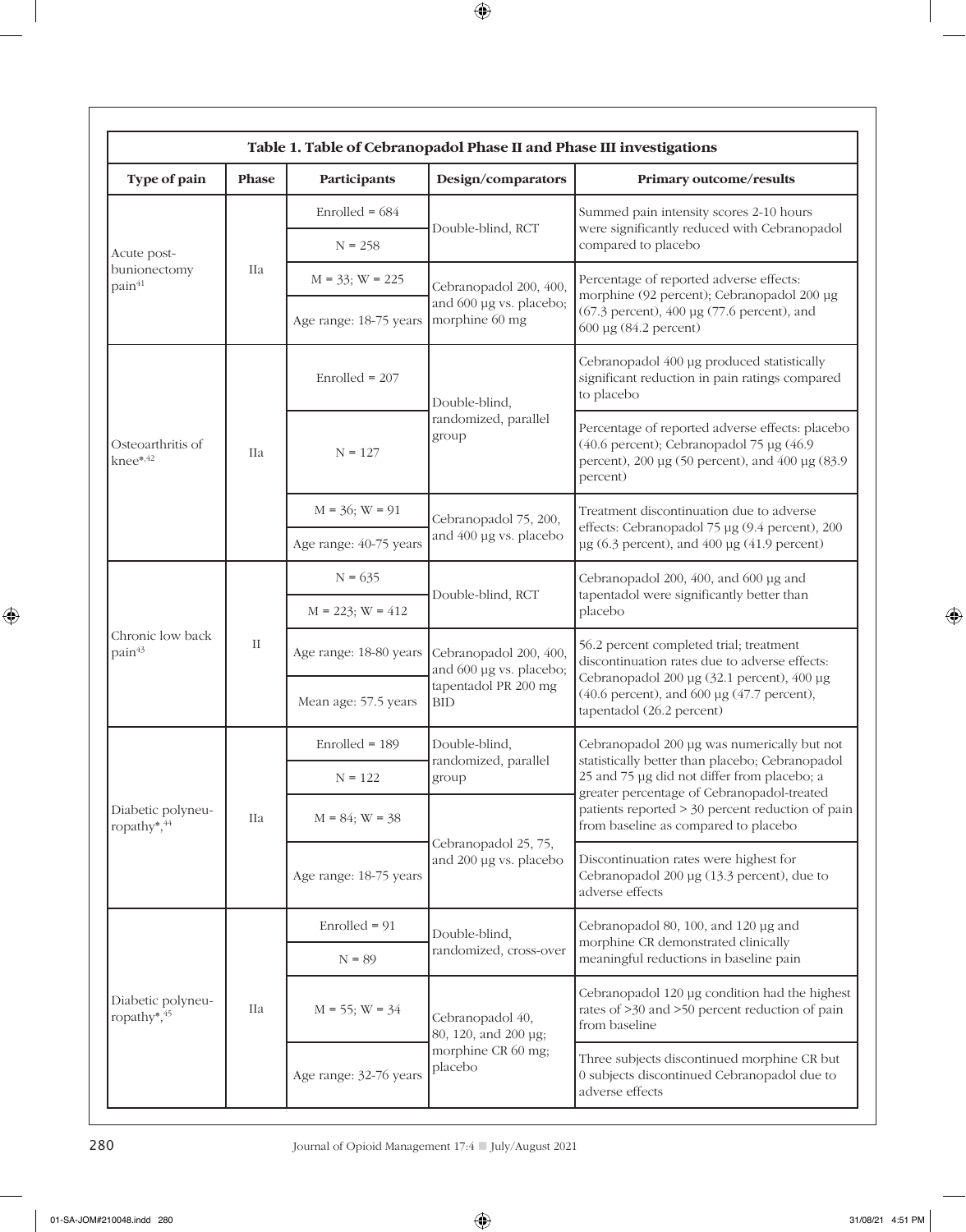| Table 1. Table of Cebranopadol Phase II and Phase III investigations (continued) |              |                                |                                                                                             |                                                                                                                                            |  |  |  |
|----------------------------------------------------------------------------------|--------------|--------------------------------|---------------------------------------------------------------------------------------------|--------------------------------------------------------------------------------------------------------------------------------------------|--|--|--|
| Type of pain                                                                     | <b>Phase</b> | Participants                   | Design/comparators                                                                          | <b>Primary outcome/results</b>                                                                                                             |  |  |  |
| Chronic cancer<br>pain <sup>46</sup>                                             | <b>III</b>   | Enrolled $N = 200$             | Randomized, parallel<br>group                                                               | Cebranopadol was superior to morphine PR<br>in terms of amount of daily rescue medication<br>required over 2 weeks of maintenance          |  |  |  |
|                                                                                  |              | $N = 125$                      | Cebranopadol<br>200-1,000 µg/day vs.<br>morphine prolonged<br>release 30-150 mg/day         | Both conditions resulted in significant pain<br>reductions; Cebranopadol produced > 3 point<br>reduction in baseline pain severity ratings |  |  |  |
|                                                                                  |              | $M = 76$ ; $W = 49$            |                                                                                             |                                                                                                                                            |  |  |  |
|                                                                                  |              | Age range: $18 + \text{years}$ |                                                                                             |                                                                                                                                            |  |  |  |
|                                                                                  |              | Mean age $= 62.3$ years        |                                                                                             | Percentage of reported adverse effects:<br>Cebranopadol (83.1 percent); morphine<br>(82 percent)                                           |  |  |  |
| Chronic cancer<br>pain—open label<br>extension <sup>40</sup>                     | Ш            | $N = 76$                       | Open-label study<br>Cebranopadol<br>200-1,000 µg                                            | 50 percent completed trial                                                                                                                 |  |  |  |
|                                                                                  |              | $M = 44$ ; $W = 32$            |                                                                                             | Average pain level remained in mild ranges<br>with Cebranopadol, ie, 3-out-of-possible-10                                                  |  |  |  |
|                                                                                  |              | Mean age: 61.7 years           |                                                                                             |                                                                                                                                            |  |  |  |
|                                                                                  |              |                                | Results are unpublished but are accessible through European Union Clinical Trials Register. |                                                                                                                                            |  |  |  |

The abuse potential of Cebranopadol was assessed in a double-blinded, active, and placebo controlled phase 1 trial, involving 48 healthy recreational opioid users.<sup>48</sup> In this study, Cebranopadol of 200, 400, and 800 μg was compared against placebo, as well as hydromorphone immediate-release 8 and 16 mg. As expected, hydromorphone was found to elicit greater rates of drug liking, ie, appeal, as compared with placebo. However, Cebranopadol of 200 μg did not differ from placebo. Both Cebranopadol 200 and 400 μg elicited less drug liking as compared with both hydromorphone doses. The appeal of Cebranopadol 800 μg was comparable to hydromorphone 16 mg. Similarly, sedative effects were significantly lower for Cebranopadol 200 and 400 μg doses as compared with hydromorphone; 800 μg did not differ from hydromorphone 8 mg but was significantly less than that associated with hydromorphone 16 mg.

## **CONCLUSION**

There is currently no optimal analgesic agent that provides effective pain relief, particularly among patients afflicted with chronic inflammatory and/or neuropathic pain. The use of conventional analgesics, which primarily influence μ-opioid receptors, is marred by a number of adverse effects and the

risks of tolerance, abuse/misuse, and dependence. Consequently, the quest for an ideal, or at least better, pain reliever continues. The development of NOP receptor ligands has sparked excitement in the field of pain management. It has opened the possibility of a new vista in the treatment of pain that may become the next promising candidate for analgesic intervention.

*Raphael J. Leo, MA, MD, Associate Professor, Department of Psychiatry, Jacobs School of Medicine and Biomedical Sciences, University at Buffalo, Buffalo, New York.*

## **REFERENCES**

1. Dowell D, Haegerich TM, Chou R: CDC guideline for prescribing opioids for chronic pain–United States, 2016. *JAMA*. 2016; 315(15): 1624-1645. PMID: 26977696.

2. Substance Abuse and Mental Health Services Administration (US); Office of the Surgeon General (US): *Facing Addiction in America: The Surgeon General's Spotlight on Opioids [Internet]*. Washington, DC: US Department of Health and Human Services, 2018. PMID: 30860690.

3. Günther T, Dasgupta P, Mann A, et al.: Targeting multiple opioid receptors—Improved analgesics with reduced side effects? *Br J Pharmacol*. 2018; 175(14): 2857-2868. PMID: 28378462.

4. Busse JW, Wang L, Kamaleldin M, et al.: Opioids for chronic noncancer pain: A systematic review and meta-analysis. *JAMA*. 2018; 320(23): 2448-2460. PMID: 30561481.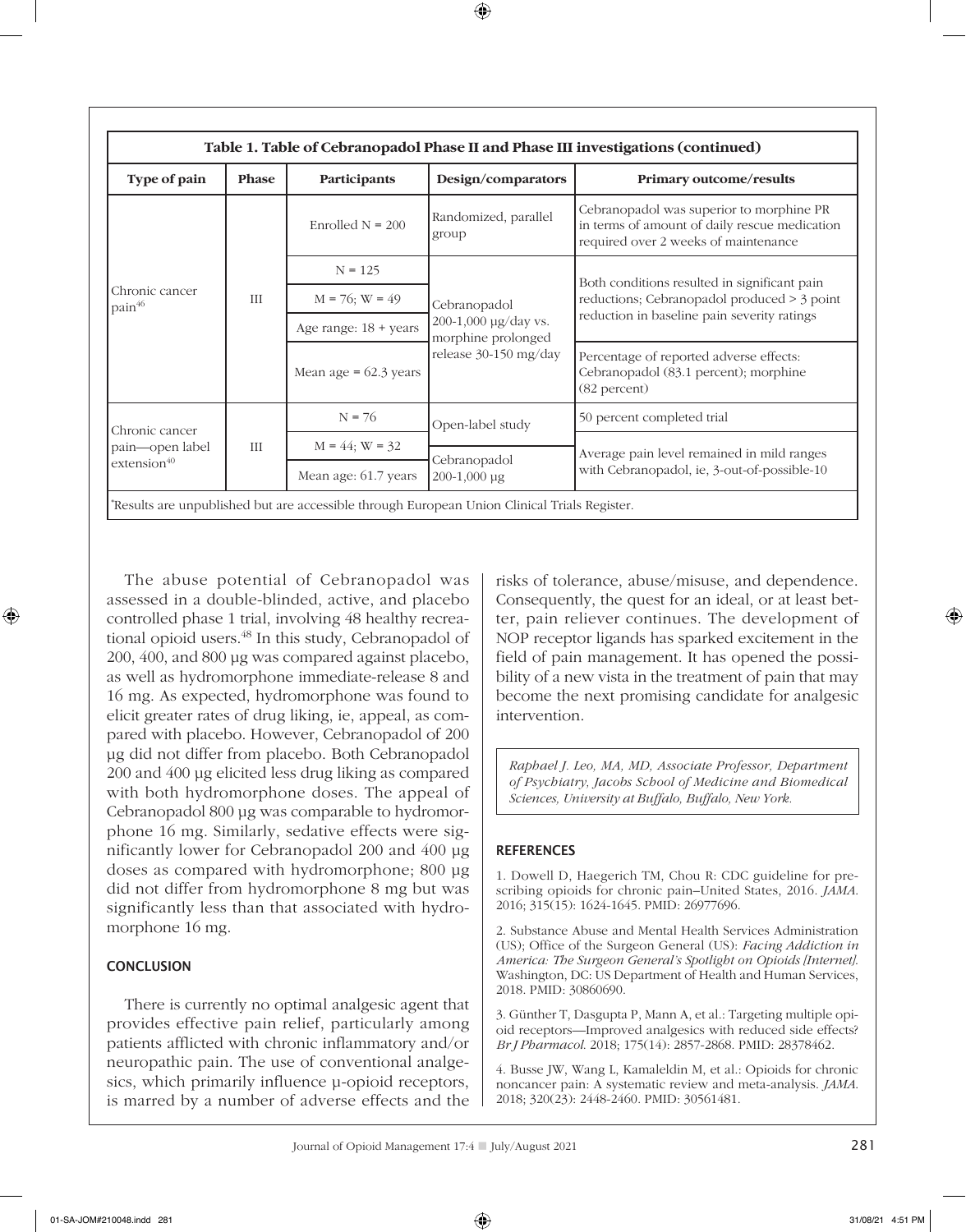5. Rosenblum A, Marsch LA, Joseph H, et al.: Opioids and the treatment of chronic pain: Controversies, current status, and future directions. *Exp Clin Psychopharmacol*. 2008; 16(5): 405- 416. DOI: 10.1037/a0013628.

6. Guy GP Jr, Zhang K, Bohm MK, et al.: Vital signs: Changes in opioid prescribing in the United States, 2006-2015. *MMWR Morb Mortal Wkly Rep*. 2017; 66(26): 697-704. PMID: 28683056.

7. Chan BK, Tam LK, Wat CY, et al.: Opioids in chronic noncancer pain. *Expert Opin Pharmacother.* 2011; 12: 705-720.

8. Manchikanti L, Ailinani H, Koyyalagunta D, et al.: A systematic review of randomized trials of long-term opioid management for chronic non-cancer pain. *Pain Phys.* 2011; 14(2): 91- 121.

9. McNicol E: Opioid side effects and their treatment in patients with chronic cancer and noncancer pain. *J Pain Palliat Care Pharmacother*. 2008; 22(4): 270-281. PMID: 21923311.

10. Lambert DG: The nociceptin/orphanin FQ receptor: A target with broad therapeutic potential. *Nat Rev Drug Discov*. 2008; 7(8): 694-710. PMID: 18670432.

11. Donica CL, Awwad HO, Thakker DR, et al.: Cellular mechanisms of nociceptin/orphanin FQ (N/OFQ) peptide (NOP) receptor regulation and heterologous regulation by N/OFQ. *Mol Pharmacol*. 2013; 83(5): 907-918. PMCID: PMC3629824

12. Kiguchi N, Ding H, Kishioka S, et al.: Nociceptin/orphanin FQ peptide receptor-related ligands as novel analgesics. *CTMC*. 2020; 20(31): 2878-2888. PMID: 32384033.

13. Raffa RB, Burdge G, Gambrah J, et al.: Cebranopadol: Novel dual opioid/NOP receptor agonist analgesic. *J Clin Pharm Ther*. 2017; 42(1): 8-17. PMID: 27778406.

14. Monteillet-Agius G, Fein J, Anton B, et al.: ORL-1 and mu opioid receptor antisera label different fibers in areas involved in pain processing. *J Comp Neurol*. 1998; 399(3): 373-383. PMID: 9733084.

15. Liu Z, Wang Y, Zhang J, et al.: Orphanin FQ: An endogenous antagonist of rat brain dopamine transporter. *NeuroReport*. 2001; 12(4): 699-702. PMID: 11277567.

16. Murphy NP, Maidment NT: Orphanin FQ/nociceptin modulation of mesolimbic dopamine transmission determined by microdialysis. *J Neurochem*. 2002; 73: 179-186. PMID: 10386969.

17. Kiguchi N, Ding H, Ko MC: Central N/OFQ-NOP receptor system in pain modulation. *Adv Pharmacol*. 2016; 75: 217-243. PMID: 26920014.

18. Ko MC, Naughton NN: Antinociceptive effects of nociceptin/orphanin FQ administered intrathecally in monkeys. *J Pain*. 2009; 10(5): 509-516. PMID: 19231294.

19. Hu E, Cal G, Guerrini R, et al.: Long-lasting antinociceptive spinal effects in primates of the novel nociceptin/orphanin FQ receptor agonist UFP-112. *Pain*. 2010; 148(1): 107-113. DOI: 10.1016/j.pain.2009.10.026. PMID: 19945794.

20. Ko MC, Woods JH, Fantegrossi WE, et al.: Behavioral effects of a synthetic agonist selective for nociceptin/orphanin FQ peptide receptors in monkeys. *Neuropsychopharmacology*. 2009; 34(9): 2088-2096. PMID: 19279568.

21. Schröder W, Lambert DG, Ko MC, et al.: Functional plasticity of the N/OFQ-NOP receptor system determines analgesic properties of NOP receptor agonists. *Br J Pharmacol*. 2014; 171(16): 3777-3800. DOI: 10.1111/bph.12744.

22. Linz K, Christoph T, Tzschentke TM, et al.: Cebranopadol: A novel potent analgesic nociceptin/orphanin FQ peptide and opioid receptor agonist. *J Pharmacol Exp Ther*. 2014; 349(3): 535-548. PMID: 24713140.

23. Sukhtankar DD, Lee H, Rice KC, et al.: Differential effects of opioid-related ligands and NSAIDs in nonhuman primate models of acute and inflammatory pain. *Psychopharmacology (Berl.)*. 2014; 231(7): 1377-1387. PMID: 24217900.

24. Podlesnik CA, Ko MC, Winger G, et al.: The effects of nociceptin/orphanin FQ receptor agonist Ro 64-6198 and diazepam on antinociception and remifentanil self-administration in rhesus monkeys. *Psychopharmacology (Berl.)*. 2011; 213: 53-60. PMID: 20852848.

25. Rutten K, De Vry J, Bruckmann W, et al.: Effects of the NOP receptor agonist Ro65-6570 on the acquisition of opiate- and psychostimulant induced conditioned place preference in rats. *Eur J Pharmacol.* 2010; 645: 119-126.

26. Toll L: The use of bifunctional NOP/mu and NOP receptor selective compounds for the treatment of pain, drug abuse, and psychiatric disorders. *Curr Pharm Des*. 2013; 19: 7451-7460. PMID: 23448477.

27. Murphy NP: Nociceptin/orphanin FQ, hedonic state and the response to abused drugs. *Nihon Shinkei Seishin Yakurigaku Zasshi*. 2004; 24(5): 295-298. PMID: 15658507.

28. Murphy NP, Ly HT, Maidment NT: Intracerebroventricular orphanin FQ/nociceptin suppresses dopamine release in the nucleus accumbens of anaesthetized rats. *Neuroscience*. 1996; 75(1): 1-4. PMID: 8923516.

29. Ciccocioppo R, Angeletti S, Sanna PP, et al.: Effect of nociceptin/orphanin FQ on the rewarding properties of morphine. *Eur J Pharmacol.* 2000; 404: 153-159.

30. Journigan VB, Polgar WE, Khroyan TV, et al.: Designing bifunctional NOP receptor-mu opioid receptor ligands from NOP-receptor selective scaffolds. Part II. *Bloorg Med Chem*. 2014; 22(8): 2508-2516. PMID: 24657054.

31. Lin AP, Ko MC: The therapeutic potential of nociceptin/ orphanin FQ receptor agonists as analgesics without abuse liability. *ACS Chem Neurosci*. 2013; 4(2): 214-224. PMID: 23421672.

32. Ruzza C, Holanda VA, Gavioli EC, et al.: NOP agonist action of cebranopadol counteracts its liability to promote physical dependence. *Peptides*. 2019; 112: 101-105. PMID: 30550769.

33. Kotlińska J, Suder P, Legowska A, et al.: Orphanin FQ/nociceptin inhibits morphine withdrawal. *Life Sci*. 2000; 66(8): PL119- PL123. PMID: 10680585.

34. Ding H, Kiguchi N, Yasuda D, et al.: A bifunctional nociceptin and mu opioid receptor agonist is analgesic without opioid side effects in nonhuman primates. *Sci Transl Med*. 2018; 10(456): eaar3483. PMID: 30158150.

35. Ding H, Czoty PW, Kiguchi N, et al.: A novel orvinol analog, BU08028, as a safe opioid analgesic without abuse liability in primates. *Proc Natl Acad Sci USA*. 2016; 113(37): E5511-E5518. PMID: 27573832.

36. Kiguchi N, Ding H, Cami-Kobeci G, et al.: BU10038 as a safe opioid analgesic with fewer side-effects after systemic and intrathecal administration in primates. *Br J Anaesth*. 2019; 122(6): e146-e156. PMID: 30916003.

37. Adeghate E, Fehér E, Kalász H: Evaluating the phase II drugs currently under investigation for diabetic neuropathy.